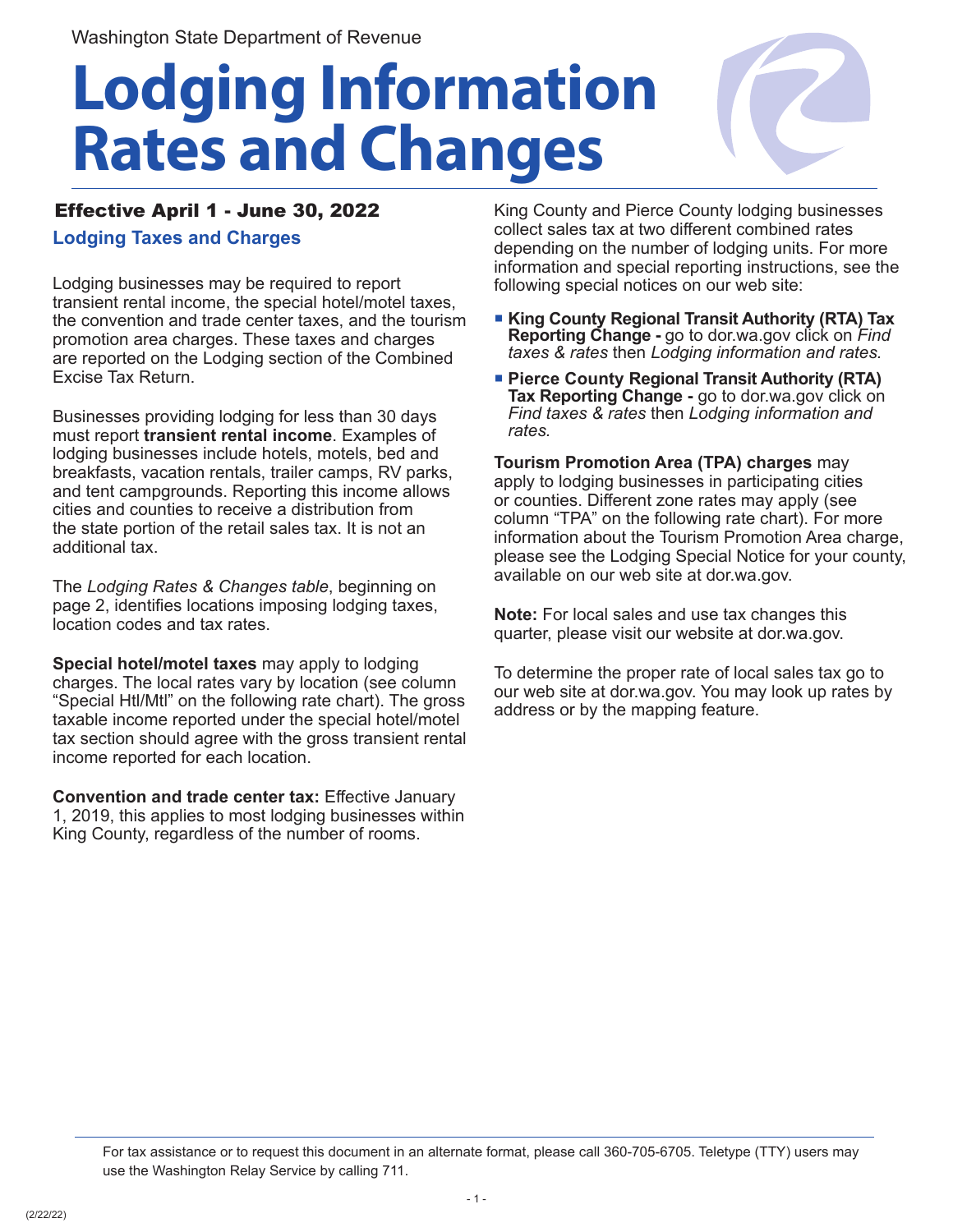

# **Lodging Rates and Changes**

## Effective April 1 - June 30, 2022

Tax rates are updated quarterly. Please go to our web site at dor.wa.gov for current rates. Note: For footnote information, please see the bottom of page 6

| Location                                  |              |                           |                              | Lodging        |                | Location                         |              |                           | Lodging                       |                       |                |
|-------------------------------------------|--------------|---------------------------|------------------------------|----------------|----------------|----------------------------------|--------------|---------------------------|-------------------------------|-----------------------|----------------|
| <b>County/City</b>                        | Loc.<br>Code | Combined<br>Sales Tax (1) | <b>Special</b><br>HtI/MtI(2) | Conv<br>Center | <b>TPA (3)</b> | <b>County/City</b>               | Loc.<br>Code | Combined<br>Sales Tax (1) | <b>Special</b><br>Htl/Mtl (2) | Conv<br><b>Center</b> | <b>TPA (3)</b> |
| <b>ADAMS</b>                              |              |                           |                              |                |                | <b>COLUMBIA</b>                  |              |                           |                               |                       |                |
| Unincorp. Areas                           | 0100         | .080                      | .02                          |                |                | Unincorp. Areas                  | 0700         | .082                      |                               |                       |                |
|                                           | 0101         | .080                      | .02                          |                |                | Dayton                           | 0701         | .084                      | .02                           |                       |                |
|                                           | 0102         | .080                      | .02                          |                |                | Starbuck                         | 0702         | .082                      |                               |                       |                |
| Othello                                   | 0103         | .082                      | .02                          |                |                | <b>COWLITZ</b>                   |              |                           | see pg $6(6)$                 |                       |                |
| Ritzville                                 | 0104         | .080                      | .02                          |                |                | Unincorp. Areas                  | 0800         | .078                      | .02 / .03                     |                       |                |
| Washtucna                                 | 0105         | .080                      | .02                          |                |                | Castle Rock                      | 0801         | .080                      | .02 / .03                     |                       |                |
| <b>ASOTIN</b>                             |              |                           |                              |                |                | Kalama                           | 0802         | .079                      | .02 / .03                     |                       |                |
| Unincorp. Areas                           | 0200         | .080                      | .02                          |                |                |                                  | 0803         | .081                      | .02 / .03                     |                       |                |
| Asotin (City)                             | 0201         | .080                      | .02                          |                |                | Longview                         | 0804         | .081                      | .02 / .03                     |                       |                |
| Clarkston                                 | 0202         | .082                      | .02                          |                |                | Woodland                         | 0805         | .079                      | .02 / .03                     |                       |                |
| <b>BENTON</b>                             |              |                           |                              |                |                | <b>DOUGLAS</b>                   |              |                           |                               |                       |                |
| Unincorp. Areas                           | 0300         | .080                      |                              |                |                | Unincorp. Areas                  | 0900         | .078                      |                               |                       |                |
| Unincorp. PTBA*                           | 0333         | .086                      |                              |                |                | Unincorp. PTBA*                  | 0909         | .083                      |                               |                       |                |
| Benton City                               | 0301         | .086                      |                              |                |                | Bridgeport                       | 0901         | .077                      |                               |                       |                |
| Kennewick                                 | 0302         | .086                      | .02                          |                | 3.00           | E. Wenatchee                     | 5902         | .081                      | .04                           |                       |                |
| Prosser                                   | 0303         | .086                      | .02                          |                |                | Mansfield                        | 0903         | .077                      |                               |                       |                |
| Zone A                                    | 0360         |                           |                              |                | 1.00           | Rock Island                      | 0904         | .083                      | .02                           |                       |                |
| Zone B                                    | 0361         |                           |                              |                | 2.00           | Waterville                       | 0905         | .083                      |                               |                       |                |
| Richland                                  | 0304         | .086                      | .02                          |                | 3.00           | <b>FERRY</b>                     |              |                           |                               |                       |                |
| West Richland                             | 0305         | .086                      |                              |                |                | Unincorp. Areas                  | 1000         | .080                      |                               |                       |                |
| <b>CHELAN</b>                             |              |                           |                              |                |                | Republic                         | 1001         | .080                      | .02                           |                       |                |
| Unincorp. Areas                           | 0400         | .083                      | .02                          |                |                | <b>FRANKLIN</b><br>(Eff. 4/1/22) |              |                           |                               |                       |                |
| Cashmere                                  | 0401         | .083                      | .02                          |                |                | Unincorp. Areas                  | 1100         | .081                      | .02                           |                       |                |
| Chelan (City)                             | 0402         | .083                      | .03                          |                |                | <b>Unincorp. PTBA*</b>           | 1111         | .087                      | .02                           |                       |                |
|                                           | 0403         | .083                      | .02                          |                |                | Connell                          | 1101         | .083                      | .02                           |                       |                |
| Leavenworth                               | 0404         | .085                      | .03                          |                |                | Kahlotus                         | 1102         | .081                      | .02                           |                       |                |
| Wenatchee                                 | 5405         | .081                      | .04                          |                | 2.00           |                                  | 1103         | .081                      | .02                           |                       |                |
| <b>CLALLAM</b>                            |              |                           |                              |                |                |                                  | 1104         | .087                      | .02                           |                       | 3.00           |
| Unincorp. Areas                           | 0500         | .085                      | .02                          |                |                | <b>GARFIELD</b>                  |              |                           |                               |                       |                |
|                                           | 0501         | .085                      | .02                          |                |                | Unincorp. Areas                  | 1200         | .079                      |                               |                       |                |
| Port Angeles                              | 0502         | .088                      | .02                          |                |                | Pomeroy                          | 1201         | .079                      |                               |                       |                |
| Sequim                                    | 0503         | .088                      | .02                          |                |                | <b>GRANT</b>                     |              |                           |                               |                       |                |
| <b>CLARK</b><br>(Eff. 4/1/22)             |              |                           |                              |                |                | Unincorp. Areas                  | 1300         | .082                      | .02                           |                       |                |
| Unincorp. Areas                           | 0600         | .077                      | .02                          |                | 2.00           | Coulee City                      | 1301         | .082                      | .02                           |                       |                |
| Unincorp. PTBA*                           | 0666         | .084                      | .02                          |                | 2.00           | Electric City                    | 1302         | .082                      | .02                           |                       |                |
| <b>Cowlitz Tribe - Unincorp.</b><br>Areas | 0609         | .077                      | .02                          |                | 2.00           | Ephrata                          | 1303         | .084                      | .02                           |                       |                |
| Battle Ground                             | 0601         | .084                      | .02                          |                |                |                                  | 1304         | .084                      | .02                           |                       |                |
| Camas                                     | 0602         | .084                      | .02                          |                |                | Grand Coulee                     | 1305         | .084                      | .02                           |                       |                |
| La Center                                 | 0603         | .084                      | .02                          |                |                | Hartline                         | 1306         | .082                      | .02                           |                       |                |
| <b>Cowlitz Tribe - La Center</b>          | 0611         | .084                      | .02                          |                |                |                                  | 1307         | .082                      | .02                           |                       |                |
| Ridgefield                                | 0604         | .086                      | .02                          |                |                | Mattawa                          | 1308         | .084                      | .02                           |                       |                |
| Vancouver                                 | 0605         | .085                      | .02                          |                | 2.00           | Moses Lake                       | 1309         | .084                      | .02                           |                       |                |
| Washougal                                 | 0606         | .084                      | .02                          |                |                | Quincy                           | 1310         | .082                      | .02                           |                       |                |
| Yacolt                                    | 0607         | .084                      | .02                          |                |                | Royal City                       | 1311         | .082                      | .02                           |                       |                |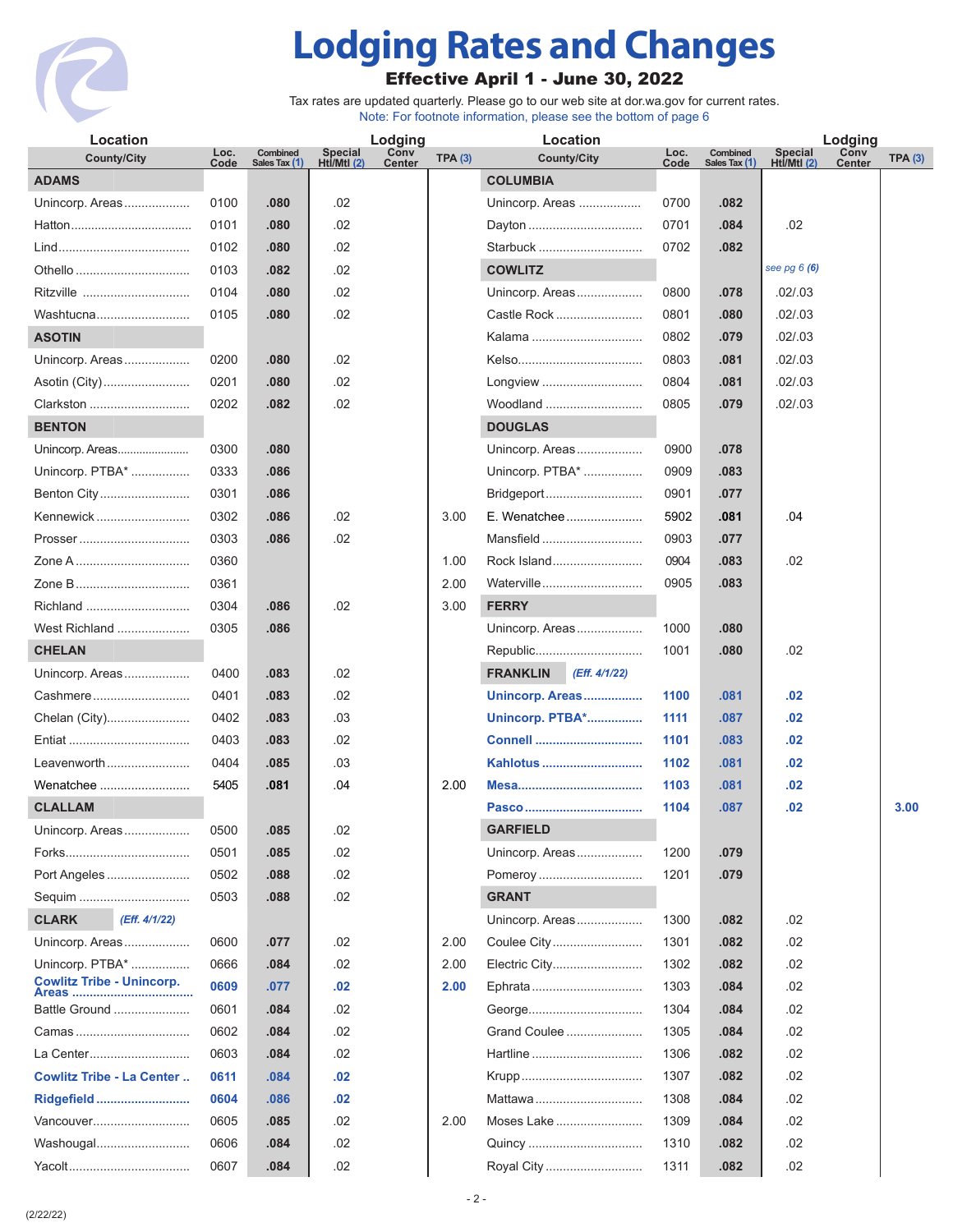| Location                                        |              |                           |                        | Lodging               |               | Location                                          |              |                           |                        | Lodging               |                |
|-------------------------------------------------|--------------|---------------------------|------------------------|-----------------------|---------------|---------------------------------------------------|--------------|---------------------------|------------------------|-----------------------|----------------|
| <b>County/City</b>                              | Loc.<br>Code | Combined<br>Sales Tax (1) | Special<br>Htİ/Mtl (2) | Conv<br><b>Center</b> | TPA(3)        | <b>County/City</b>                                | Loc.<br>Code | Combined<br>Sales Tax (1) | Special<br>Htl/Mtl (2) | Conv<br><b>Center</b> | <b>TPA (3)</b> |
| <b>GRANT</b> (cont.)                            |              |                           |                        |                       |               | <b>LEWIS (cont.)</b>                              |              |                           |                        |                       |                |
| Soap Lake                                       | 1312         | .082                      | .02                    |                       |               | Chehalis                                          | 2102         | .082                      | .02                    |                       | 2.00           |
| Warden                                          | 1313         | .082                      | .02                    |                       |               | Morton                                            | 2103         | .078                      | .02                    |                       |                |
| Wilson Creek                                    | 1315         | .082                      | .02                    |                       |               | Mossyrock                                         | 2104         | .078                      | .02                    |                       |                |
| <b>GRAYS HARBOR</b>                             |              |                           |                        |                       |               | Napavine                                          | 2105         | .078                      | .02                    |                       |                |
| Unincorp. Areas                                 | 1400         | .089                      | .03                    |                       |               |                                                   | 2106         | .078                      | .02                    |                       |                |
| Chehalis Tribes - Unincorp.<br>Areas            | 1411         | .089                      | .03                    |                       |               | Toledo                                            | 2107         | .078                      | .02                    |                       |                |
| Aberdeen                                        | 5501         | .090                      | .03                    |                       |               |                                                   | 2108         | .078                      | .02                    |                       |                |
| Cosmopolis                                      | 1402         | .089                      | .03                    |                       |               | Winlock                                           | 2109         | .078                      | .02                    |                       |                |
|                                                 | 1403         | .089                      | .03                    |                       |               | <b>LINCOLN</b>                                    |              |                           |                        |                       |                |
| Hoquiam                                         | 1404         | .089                      | .03                    |                       |               | Unincorp. Areas                                   | 2200         | .080                      | .02                    |                       |                |
| McCleary                                        | 1405         | .089                      | .03                    |                       |               |                                                   | 2201         | .080                      | .02                    |                       |                |
| Montesano                                       | 1406         | .089                      | .03                    |                       |               | Creston                                           | 2202         | .080                      | .02                    |                       |                |
| Oakville                                        | 1407         | .089                      | .03                    |                       |               | Davenport                                         | 2203         | .080                      | .02                    |                       |                |
| Chehalis Tribes - Oakville                      | 1413         | .089                      | .03                    |                       |               | Harrington                                        | 2204         | .080                      | .02                    |                       |                |
| Ocean Shores                                    | 5509         | .090                      | .03                    |                       |               | Odessa                                            | 2205         | .080                      | .02                    |                       |                |
|                                                 | 1408         | .089                      | .03                    |                       |               |                                                   |              |                           |                        |                       |                |
| Westport                                        |              |                           |                        |                       |               | Reardan                                           | 2206         | .080                      | .02                    |                       |                |
| <b>ISLAND</b>                                   |              |                           |                        |                       |               | Sprague                                           | 2207         | .080                      | .02                    |                       |                |
| Unincorp. Areas                                 | 1500         | .087                      | .02                    |                       |               | Wilbur                                            | 2208         | .080                      | .02                    |                       |                |
| Coupeville                                      | 1501         | .087                      | .02                    |                       |               | <b>MASON</b>                                      |              |                           |                        |                       |                |
| Langley                                         | 1502         | .087                      | .02                    |                       |               | Unincorp. Areas                                   | 2300         | .085                      | .02                    |                       |                |
| Oak Harbor                                      | 1503         | .089                      | .02                    |                       |               |                                                   | 2303         | .085                      | .02                    |                       |                |
| <b>JEFFERSON</b>                                |              |                           |                        |                       |               | Shelton                                           | 2301         | .088                      | .02                    |                       |                |
| Unincorp. Areas                                 | 1600         | .091                      | .02                    |                       |               | <b>OKANOGAN</b>                                   |              |                           |                        |                       |                |
| Suquamish Tribe -<br>Unincorp. Jefferson County | 1603         | .091                      | .02                    |                       |               | Unincorp. Areas                                   | 2400         | .080                      | .02                    |                       |                |
| Port Townsend                                   | 1601         | .091                      | .02                    |                       |               | Unincorp. PTBA*                                   | 2424         | .084                      | .02                    |                       |                |
| <b>KING SEE PAGE 6</b>                          |              |                           |                        |                       |               | Brewster                                          | 2401         | .084                      | .02                    |                       |                |
| <b>KITSAP</b><br>(Eff. 4/1/22)                  |              |                           |                        |                       |               | Conconully                                        | 2402         | .084                      | .02                    |                       |                |
| Unincorp. Areas                                 | 1800         | .092                      | .02                    |                       |               | Coulee Dam                                        | 2403         | .080                      | .02                    |                       |                |
| <b>Suquamish Tribe -</b>                        | 1805         | .092                      | .02                    |                       |               | Elmer City                                        | 2404         | .080                      | .02                    |                       |                |
| <b>Unincorp. Kitsap County</b>                  |              |                           |                        |                       |               | Nespelem                                          | 2405         | .080                      | .02                    |                       |                |
| Bainbridge Island                               | 1804         | .092                      | .02                    |                       |               | Okanogan (City)                                   | 2406         | .085                      | .02                    |                       |                |
| <b>Bremerton </b>                               | 1801         | .092                      | .02                    |                       |               |                                                   | 2407         | .084                      | .02                    |                       |                |
| <b>Port Orchard </b>                            | 1802         | .092                      | .02                    |                       |               | Oroville                                          | 2408         | .084                      | .02                    |                       |                |
| Poulsbo                                         | 1803         | .092                      | .02                    |                       |               | Pateros                                           | 2409         | .086                      | .02                    |                       |                |
| <b>KITTITAS</b><br>(Eff. 4/1/22)                |              |                           |                        |                       |               | Riverside                                         | 2410         | .084                      | .02                    |                       |                |
| Unincorp. Areas                                 | 1900         | .081                      | .02                    |                       |               | Tonasket                                          | 2411         | .085                      | .02                    |                       |                |
| Cle Elum                                        | 1901         | .081                      | .02                    |                       |               |                                                   | 2412         | .087                      | .02                    |                       |                |
| Ellensburg                                      | 1902         | .084                      | .02                    |                       |               | Winthrop                                          | 2413         | .085                      | .03                    |                       |                |
| <b>Kittitas (City) </b>                         | 1903         | .081                      | .02                    |                       |               | <b>PACIFIC</b>                                    |              |                           |                        |                       |                |
|                                                 | 1904         | .081                      | .02                    |                       |               | Unincorp. Areas                                   | 2500         | .081                      | .02                    |                       |                |
| South Cle Elum                                  | 1905         | .081                      | .02                    |                       |               | Ilwaco                                            | 2501         | .081                      | .02                    |                       |                |
| <b>KLICKITAT</b><br>(Eff. 4/1/22)               |              |                           |                        |                       |               | Long Beach                                        | 2502         | .083                      | .03                    |                       |                |
| Unincorp. Areas                                 | 2000         | .075                      |                        |                       |               |                                                   |              |                           |                        |                       |                |
| Bingen                                          | 2001         | .075                      |                        |                       |               | Raymond                                           | 2503         | .081                      | .02                    |                       |                |
| Goldendale                                      | 2002         | .075                      | .02                    |                       |               | South Bend                                        | 2504         | .081                      | .02                    |                       |                |
| White Salmon                                    | 2003         | .075                      |                        |                       |               | <b>PEND OREILLE</b>                               |              |                           |                        |                       |                |
| <b>LEWIS</b>                                    |              |                           |                        |                       |               | Unincorp. Areas                                   | 2600         | .077                      | .02                    |                       |                |
| Unincorp. Areas                                 | 2100         | .078                      | .02                    |                       |               | Kalispel Tribe - Unincorp.<br>Pend Oreille County | 2607         | .077                      | .02                    |                       |                |
| Chehalis Tribes - Unincorp.                     | 2111         | .078                      | .02                    |                       |               | Cusick                                            | 2601         | .077                      | .02                    |                       |                |
|                                                 |              |                           |                        |                       |               |                                                   | 2602         | .077                      | .02                    |                       |                |
| Centralia                                       | 2101         | .082                      | .02                    |                       | 2.00<br>$-3-$ |                                                   |              |                           |                        |                       |                |

(2/22/22)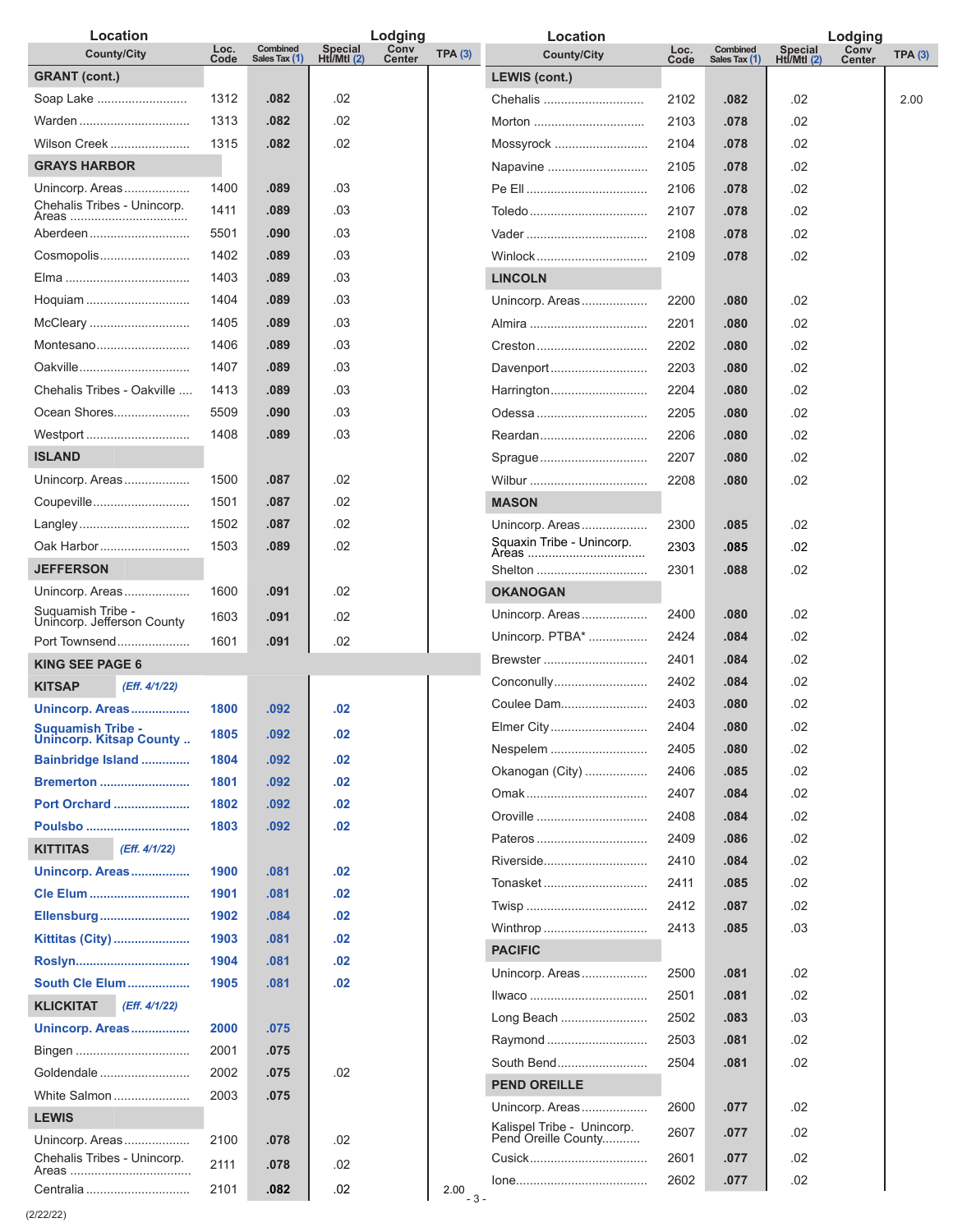| Location                                    |                |                           |                              | Lodging               |        | Location                                                 |              |                                    | Lodging                       |                       |        |
|---------------------------------------------|----------------|---------------------------|------------------------------|-----------------------|--------|----------------------------------------------------------|--------------|------------------------------------|-------------------------------|-----------------------|--------|
| <b>County/City</b>                          | Loc.<br>Code   | Combined<br>Sales Tax (1) | <b>Special</b><br>HtI/MtI(2) | Conv<br><b>Center</b> | TPA(3) | <b>County/City</b>                                       | Loc.<br>Code | <b>Combined Sales</b><br>Tax $(1)$ | <b>Special</b><br>Htl/Mtl (2) | Conv<br><b>Center</b> | TPA(3) |
| <b>PEND OREILLE (cont.)</b>                 |                |                           |                              |                       |        | <b>SKAGIT</b>                                            |              |                                    |                               |                       |        |
| Metaline                                    | 2603           | .077                      | .02                          |                       |        | Unincorp. Areas                                          | 2900         | .082                               | .02                           |                       | 2.00   |
| Metaline Falls                              | 2604           | .077                      | .02                          |                       |        | Swinomish Tribe -<br>Unincorp.Skagit County              | 2909         | .082                               | .02                           |                       | 2.00   |
| Newport                                     | 2605           | .077                      | .02                          |                       |        | Unincorp. PTBA*                                          | 2929         | .086                               | .02                           |                       | 2.00   |
| <b>PIERCE</b>                               |                |                           |                              |                       |        | Swinomish Tribe -<br>Unincorp.Skagit County              | 2931         | .086                               | .02                           |                       | 2.00   |
| Unincorp. Areas                             |                | 2700 5100 .094 .082       | .02/.05                      |                       | 0.50   | PTBA*                                                    |              |                                    |                               |                       |        |
| Nisqually Tribe - Unincorp.<br>Areas RTA    |                | 2725 5125 .094 .082       | .02/.05                      |                       | 0.50   | Anacortes                                                | 2901         | .088                               | .02                           |                       | 2.00   |
| Unincorp. Areas Non-RTA                     |                | 4100 4400 .080 .078       | .02/.05                      |                       | 0.50   | Burlington                                               | 2902         | .086                               | .02                           |                       | 2.00   |
| Nisqually Tribe - Unincorp.                 |                | 4103 4403 .080 .078       | .02/0.05                     |                       | 0.50   | Concrete                                                 | 2903         | .086                               | .02                           |                       | 2.00   |
| Puyallup Tribe - Unincorp.                  |                | 4105 4405 .080 .078       | .02 / .05                    |                       | 0.50   | Hamilton                                                 | 2904         | .086                               | .02                           |                       | 2.00   |
| Aréas Non-RTA<br>Puyallup Tribe - Unincorp. |                |                           |                              |                       |        | La Conner                                                | 2905         | .086                               | .02                           |                       | 2.00   |
| Aréas PTBA* RTA                             |                | 2745 5145 .100 .085       | .02 / .05                    |                       | 0.50   | Swinomish Tribe - La Conner                              | 2911         | .086                               | .02                           |                       | 2.00   |
| Unincorp. Areas Non-RTA<br>HBZ <sup>±</sup> |                | 2789 5189 .080 .078       | .02 / .05                    |                       | 0.50   | Lyman                                                    | 2906         | .086                               | .02                           |                       | 2.00   |
| Unincorp. PTBA*                             | 2727 5127 .100 | .085                      | .02/.05                      |                       | 0.50   | Mount Vernon                                             | 2907         | .088                               | .02                           |                       | 2.00   |
| Unincorp. PTBA* Non-RTA                     |                | 4127 4427 .086 .081       | .02 / .05                    |                       | 0.50   | Sedro-Woolley                                            | 2908         | .086                               | .02                           |                       | 2.00   |
| Unincorp. PTBA* HBZ <sup>+</sup>            |                | 2787 5187 .086 .081       | .02/.05                      |                       | 0.50   | <b>SKAMANIA</b>                                          |              |                                    |                               |                       |        |
| Auburn/Pierce                               |                | 2724 5124 .100 .085       | .02/.05                      |                       |        | Unincorp. Areas                                          | 3000         | .077                               | .02                           |                       |        |
| Bonney Lake                                 |                | 2701 5101 .094 .085       | .02/.05                      |                       |        | North Bonneville                                         | 3001         | .077                               | .02                           |                       |        |
| Bonney Lake Non-RTA                         |                | 4101 4401 .080 .079       | .02/.05                      |                       |        | Stevenson                                                | 3002         | .077                               | .02                           |                       |        |
| Buckley                                     | 2702 5102 .080 | .079                      | .02 / .05                    |                       |        | <b>SNOHOMISH</b><br>(Eff. 4/1/22)                        |              |                                    |                               |                       |        |
| Carbonado                                   |                | 2703 5103 .080 .078       | .02/.05                      |                       |        | Unincorp. Areas                                          | 3100         | .093                               | .02                           |                       | 2.00   |
| DuPont                                      |                | 2704 5104 .094 .085       | .02/.05                      |                       | 0.50   | Unincorp. Areas Non-RTA.                                 | 4200         | .079                               | .02                           |                       | 2.00   |
| Eatonville                                  |                | 2705 5105 .080 .078       | .02/.05                      |                       |        | <b>Unincorp. PTBA*</b>                                   | 3131         | .105                               | .02                           |                       | 2.00   |
| Edgewood                                    |                | 2720 5120 .100 .085       | .02/.05                      |                       |        | Unincorp. PTBA* Non-RTA                                  | 4231         | .091                               | .02                           |                       | 2.00   |
| Puyallup Tribe - Edgewood                   |                | 2739 5139 .100 .085       | .02/.05                      |                       |        | <b>Tulalip Tribes -</b><br><b>Unincorp. PTBA Non-RTA</b> | 4233         | .091                               | .02                           |                       | 2.00   |
|                                             |                | 5106 5106 .085 .085       | .05                          |                       | 0.50   | Arlington                                                | 3101         | .093                               | .02                           |                       | 2.00   |
| Puyallup Tribe - Fife                       |                | 5135 5135 .085 .085       | .05                          |                       |        | Bothell/Snohomish                                        | 3120         | .105                               | .02                           |                       | 2.00   |
|                                             |                | 2707 5107 .100 .085       | .02/.05                      |                       |        |                                                          | 3102         | .105                               | .02                           |                       |        |
| Gig Harbor                                  |                | 2708 5108 .088 .081       | .02/.05                      |                       | 0.50   | Darrington                                               | 3103         | .091                               | .02                           |                       |        |
| Gig Harbor HBZ $\pm$                        |                | 2788 5188 .088 .081       | .02 / .05                    |                       | 0.50   | Edmonds                                                  | 3104         | .105                               | .02                           |                       | 2.00   |
| Lakewood                                    |                | 5121 5121 .085 .085       | .05                          |                       | 1.00   |                                                          | 3105         | .099                               | .02                           |                       | 2.00   |
| Nisqually Tribe - Lakewood                  |                | 5131 5131 .085 .085       | .05                          |                       | 1.00   | <b>Everett Non-RTA</b>                                   | 4205         | .085                               | .02                           |                       | 2.00   |
| Milton/Pierce                               |                | 2709 5109 .100 .085       | .02 / .05                    |                       |        | Gold Bar                                                 | 3106         | .091                               | .02                           |                       |        |
| Puyallup Tribe - Milton                     |                | 2737 5137 .100 .085       | .02 / .05                    |                       |        | <b>Granite Falls</b>                                     | 3107         | .091                               | .02                           |                       |        |
|                                             |                | 2710 5110 .094 .085       | .02 / .05                    |                       |        |                                                          | 3108         | .091                               | .02                           |                       |        |
| Pacific/Pierce                              |                | 2723 5123 .100 .085       | .02 / .05                    |                       |        | Lake Stevens                                             | 3109         | .091                               | .02                           |                       |        |
| Puyallup                                    |                | 5111 5111 .085 .085       | .05                          |                       | 1.00   | Lynnwood                                                 | 5210         | .105                               | .02                           |                       | 2.00   |
| Puyallup Tribe - Puyallup.                  |                | 5133 5133 .085 .085       | .05                          |                       | 1.00   | Marysville                                               | 3111         | .094                               | .02                           |                       | 2.00   |
|                                             |                | 2712 5112 .081 .078       | .02 / .05                    |                       |        | Tulalip Tribes -<br>Marysville                           | 3121         | .094                               | .02                           |                       | 2.00   |
|                                             |                | 2713 5113 .100 .085       | .02 / .05                    |                       |        | <b>Mill Creek</b>                                        | 5219         | .105                               | .02                           |                       |        |
| South Prairie                               |                | 2714 5114 .080 .078       | .02 / .05                    |                       |        | Monroe                                                   | 3112         | .094                               | .02                           |                       | 2.00   |
| Steilacoom                                  |                | 2715 5115 .100 .085       | .02 / .05                    |                       |        | Mountlake Terrace                                        | 3113         | .105                               | .02                           |                       | 2.00   |
| Sumner                                      |                | 2716 5116 .094 .085       | .02 / .05                    |                       | 0.50   | <b>Mukilteo </b>                                         | 5214         | .105                               | .02                           |                       | 2.00   |
| Tacoma                                      |                | 2717 5117 .103 .086       | .02 / .05                    |                       | 1.50   | Snohomish (City)                                         | 3115         | .093                               | .02                           |                       |        |
| Puyallup Tribe - Tacoma                     |                | 2741 5141 .103 .086       | .02 / .05                    |                       | 1.00   | Stanwood                                                 | 3116         | .093                               | .02                           |                       |        |
| University Place                            |                | 2719 5119 .100 .085       | .02 / .05                    |                       |        | Sultan                                                   | 3117         | .091                               | .02                           |                       |        |
| Wilkeson                                    |                | 2718 5118 .080 .078       | .02 / .05                    |                       |        | Woodway                                                  | 3118         | .105                               | .02                           |                       |        |
| <b>SAN JUAN</b>                             |                |                           |                              |                       |        | <b>SPOKANE</b>                                           |              |                                    | 40 or more<br>rooms/spaces    |                       |        |
|                                             |                |                           |                              |                       |        | Zone A**                                                 | 3250         |                                    |                               |                       | 4.00   |
| Unincorp. Areas                             | 2800           | .083                      | .02                          |                       |        | Zone B**                                                 | 3251         |                                    |                               |                       | 4.00   |
| Friday Harbor                               | 2801           | .085                      | .02                          |                       |        |                                                          |              |                                    |                               |                       |        |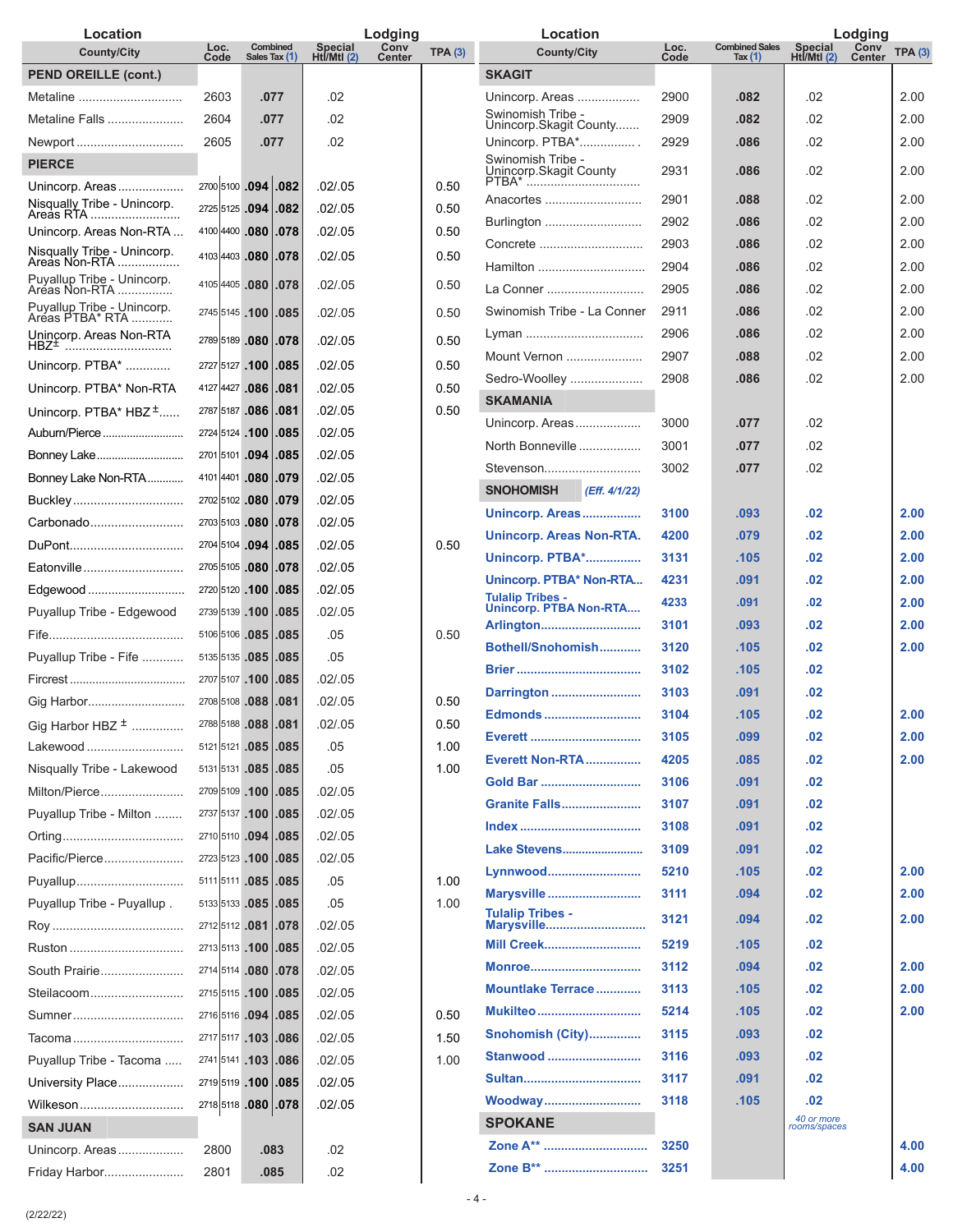| Location                                       |              |                                    |                              | Lodging        |        | Location                        |              |                           | Lodging                |                |                |
|------------------------------------------------|--------------|------------------------------------|------------------------------|----------------|--------|---------------------------------|--------------|---------------------------|------------------------|----------------|----------------|
| <b>County/City</b>                             | Loc.<br>Code | <b>Combined Sales</b><br>Tax $(1)$ | <b>Special</b><br>HtI/MtI(2) | Conv<br>Center | TPA(3) | <b>County/City</b>              | Loc.<br>Code | Combined<br>Sales Tax (1) | Special<br>Htl/Mtl (2) | Conv<br>Center | <b>TPA (3)</b> |
| <b>SPOKANE (cont.)</b>                         |              |                                    |                              |                |        | <b>THURSTON (cont.)</b>         |              |                           |                        |                |                |
| Zone C**                                       | 3252         |                                    |                              |                | 4.00   |                                 | 3405         | .080                      |                        |                |                |
| Zone D**                                       | 3253         |                                    |                              |                | 1.00   | Tumwater                        | 3406         | .094                      | .02                    |                | 2.00           |
| Unincorp. Areas                                | 3200         | .081                               | .02                          |                |        | Chehalis Tribe - Tumwater       | 3411         | .094                      | .02                    |                | 2.00           |
| Unincorp. PTBA*                                | 3232         | .089                               | .02                          |                |        |                                 | 3407         | .092                      |                        |                | 2.00           |
| Airway Heights:                                |              |                                    |                              |                |        | <b>WAHKIAKUM</b>                |              |                           |                        |                |                |
| Less than 40 rooms/spaces                      | 3201         | .091                               | .019                         |                |        | Unincorp. Areas                 | 3500         | .076                      | .02                    |                |                |
| 40 or more rooms/spaces                        | 5301         | .081                               | .039                         |                |        | Cathlamet                       | 3501         | .076                      | .02                    |                |                |
| Kalispel Tribe - Airway<br>Heights:            |              |                                    |                              |                |        | <b>WALLA WALLA</b>              |              |                           |                        |                |                |
| Less than 40 rooms/spaces                      | 3215         | .091                               | .019                         |                |        | Unincorp. Areas                 | 3600         | .081                      | .02                    |                |                |
| 40 or more rooms/spaces                        | 5315         | .081                               | .039                         |                |        | Unincorp. PTBA*                 | 3638         | .087                      | .02                    |                |                |
| Cheney                                         | 3202         | .089                               | .02                          |                |        | College Place                   | 3601         | .087                      | .02                    |                |                |
| Deer Park                                      | 3203         | .081                               | .02                          |                |        |                                 | 3602         | .081                      | .02                    |                |                |
| Fairfield                                      | 3204         | .081                               | .02                          |                |        |                                 |              |                           |                        |                |                |
|                                                | 3205         | .081                               | .02                          |                |        | Waitsburg                       | 3603         | .082                      | .02                    |                |                |
| Liberty Lake                                   |              |                                    |                              |                |        | Walla Walla (City)              | 3604         | .089                      | .02                    |                |                |
| Less than 40 rooms/spaces                      | 3212         | .089                               | .013                         |                |        |                                 | 3660         |                           |                        |                | 2.00           |
| 40 or more rooms/spaces                        | 5312         | .087                               | .033                         |                |        |                                 | 3661         |                           |                        |                | 1.75           |
| Zone E**                                       | 3254         |                                    |                              |                | 2.00   | <b>WHATCOM</b>                  |              |                           |                        |                |                |
| Zone F**                                       | 3255         |                                    |                              |                | 0.50   | Unincorp. Areas                 | 3700         | .080                      | .02                    |                | 3.00           |
| Medical Lake                                   | 3206         | .089                               | .02                          |                |        | Unincorp. PTBA*                 | 3737         | .086                      | .02                    |                | 3.00           |
| Millwood                                       | 3207         | .089                               | .02                          |                |        | Bellingham                      | 3701         | .088                      | .02                    |                | 3.00           |
| Rockford                                       | 3208         | .081                               | .02                          |                |        | Blaine                          | 3702         | .088                      | .02                    |                |                |
| Spangle                                        | 3209         | .081                               | .02                          |                |        | Everson                         | 3703         | .086                      | .02                    |                |                |
| Spokane (City)                                 | 3210         | .090                               |                              |                |        | Ferndale                        | 3704         | .088                      | .02                    |                |                |
| 40 or more rooms/spaces                        | 5310         | .088                               | .033                         |                |        | Lynden                          | 3705         | .088                      | .02                    |                |                |
| Spokane Valley                                 |              |                                    |                              |                |        | Nooksack                        | 3706         | .086                      | .02                    |                |                |
| Less than 40 rooms/<br>spaces                  | 3213         | .089                               | .013                         |                |        | Sumas                           | 3707         | .086                      | .02                    |                |                |
| 40 or more rooms/spaces                        | 5313         | .087                               | .033                         |                |        | <b>WHITMAN</b><br>(Eff. 4/1/22) |              |                           | see pg $4(5)$          |                |                |
| Waverly                                        | 3211         | .081                               | 02                           |                |        | Unincorp. Areas                 | 3800         | .079                      |                        |                |                |
| <b>STEVENS</b>                                 |              |                                    |                              |                |        | Albion                          | 3801         | .079                      |                        |                |                |
| Unincorp. Areas                                | 3300         | .076                               |                              |                |        |                                 | 3802         | .079                      | .02                    |                |                |
| Chewelah                                       | 3301         | .076                               | .01                          |                |        |                                 | 3803         | .079                      |                        |                |                |
| Colville                                       | 3302         | .076                               | .015                         |                |        | Endicott                        | 3804         | .079                      |                        |                |                |
| Kettle Falls                                   | 3303         | .076                               |                              |                |        | Farmington                      | 3805         | .079                      |                        |                |                |
| Marcus                                         | 3304         | .076                               |                              |                |        | Garfield                        | 3806         | .079                      |                        |                |                |
| Northport                                      | 3305         | .076                               | .02                          |                |        | La Crosse                       | 3807         | .079                      |                        |                |                |
| Springdale                                     | 3306         | .076                               |                              |                |        |                                 |              |                           |                        |                |                |
| <b>THURSTON</b>                                |              |                                    |                              |                |        | Lamont                          | 3808         | .079                      |                        |                |                |
| Unincorp. Areas<br>Chehalis Tribes - Unincorp. | 3400         | .080                               |                              |                | 2.00   | Malden                          | 3809         | .079                      |                        |                |                |
|                                                | 3409         | .080                               |                              |                | 2.00   | Oakesdale                       | 3810         | .079                      |                        |                |                |
| Nisqually Tribe -<br>Unincorp. Areas           | 3415         | .080                               |                              |                | 2.00   | Palouse                         | 3811         | .079                      |                        |                |                |
| Squaxin Tribe - Unincorp.<br>Areas             | 3413         | .080                               |                              |                | 2.00   | Pullman                         | 3812         | .079                      | .02                    |                |                |
| Unincorp. PTBA*                                | 3434         | .092                               |                              |                | 2.00   |                                 | 3813         | .079                      |                        |                |                |
| Nisqually Tribe -                              | 3417         | .092                               |                              |                | 2.00   | St. John                        | 3814         | .079                      |                        |                |                |
| Unincorp. Areas PTBA*<br>Bucoda                | 3401         | .080                               |                              |                |        |                                 | 3815         | .079                      |                        |                |                |
|                                                | 3402         | .094                               | .02                          |                | 2.00   | Uniontown                       | 3816         | .079                      |                        |                |                |
| Nisqually Tribe - Lacey                        | 3419         | .094                               | .02                          |                | 2.00   | <b>YAKIMA</b>                   |              |                           |                        |                |                |
| Olympia                                        | 3403         | .094                               | .02                          |                | 2.00   | Unincorp. Areas                 | 3900         | .080                      |                        |                | 4.00           |
|                                                | 3404         | .080                               |                              |                | $-5-$  | Grandview                       | 3901         | .080                      |                        |                |                |
|                                                |              |                                    |                              |                |        |                                 |              |                           |                        |                |                |